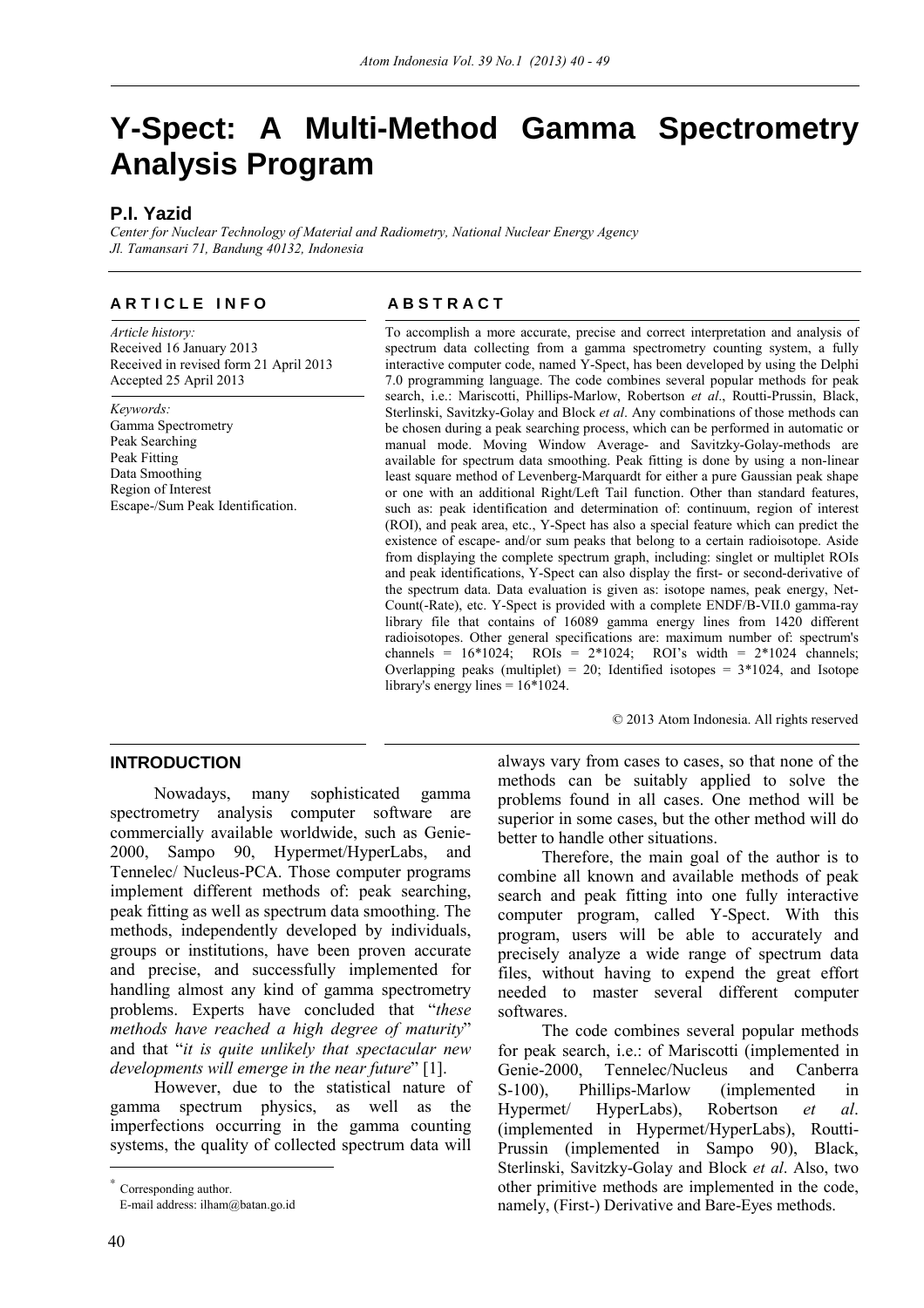This paper will explore the peak search and peak fitting methods implemented in Y-Spect, general and special capabilities of Y-Spect, as well as show some results of the application of Y-Spect in analyzing gamma spectra emitted from some irradiated samples.

# **EXPERIMENTAL METHODS**

### **Peak search methods**

Consider an ideal gamma spectrum as shown on Fig. 1. The spectrum data as well as the resulted smoothed curve of the spectrum is so clear and clean that we can easily determine, by using only our naked eyes, where the peak is located and what the height of the peak is. Intuitively, we can locate the peak by tracing the spectrum data, beginning from the left side of the peak, until we find the highest value of spectrum data, which is signaled by the next spectrum data having a smaller value than the previous one.



**Fig. 1.** Ideal gamma spectrum data and its smoothed curve.

#### **Bare-eyes peak search method**

A slight modification of the above peak search process, known as the Bare-Eyes method, is implemented in Y-Spect. The method is as follows:

- a. Trace the spectrum data, beginning from the leftmost point, until the highest value is found;
- b. A data point is considered as a peak when at least *N* previous data points have successively increasing values and N next data points have successively decreasing values, where *N* is an integer number predetermined by the user. The greater *N* is, the more valid the peak is.

#### **(First-) Derivative peak search method**

In reality, it is hard to find ideal spectrum data as given in the previous example. Due to random behaviour of radiation emission and imperfections inherent to counting system, the spectrum data always tends to contain random and even wildly scattered values around the averaged values. Such values will cause the simple Bare-Eyes method to fail to find the correct peaks. However, the curve of the first derivative of spectrum data always has a smoother shape. In addition, successively increasing raw data values mathematically means that the first derivative values have positive values, and successively decreasing in raw data values will have negative values in the first derivatives. The data point that is located in a peak will then have a zero value of its first derivative.

The Derivative peak search method is applied in Y-Spect as follows:

- a. Calculate the first derivative values from the raw spectrum data;
- b. Trace the first derivative values from the leftmost point, until a zero value is met;
- c. A data point is considered as a peak when at least *N* previous data points have successively positive values and the next *N* data points have negative values.

#### **Mariscotti's peak search method**

When the spectrum data is getting more and more complex, such as having peaks that are closely separate in energy, i.e. forming a group of overlapping peaks (multiplet), the First Derivative method frequently fails to discover the existence of those multiplets. Fortunately, the curve of second derivative values of the raw spectrum data tends to have a smoother shape compared to the curve of the first derivative. From elementary calculus, we know that any (continuous-) function will reach the highest value(s) at the point(s) where the first derivative value(s) has/have zero value(s) and the second derivative value(s) is/are negative. For our case, this is the data point where the peak located is.

To calculate (negative) second derivative values of raw spectrum data, Mariscotti [2] used the second difference formula, as follows:

$$
SD[i] = \sum_{k=-1}^{1} c[k] * N[i+k]
$$
 (1)

$$
c[-1] = -1.0;
$$
  $c[0] = 2.0;$   $c[1] = -1.0$  (2)

Where:

*SD*[*i*] is the second difference value at data point *i* and  $N[i+k]$  is raw data value at data point  $i+k$ .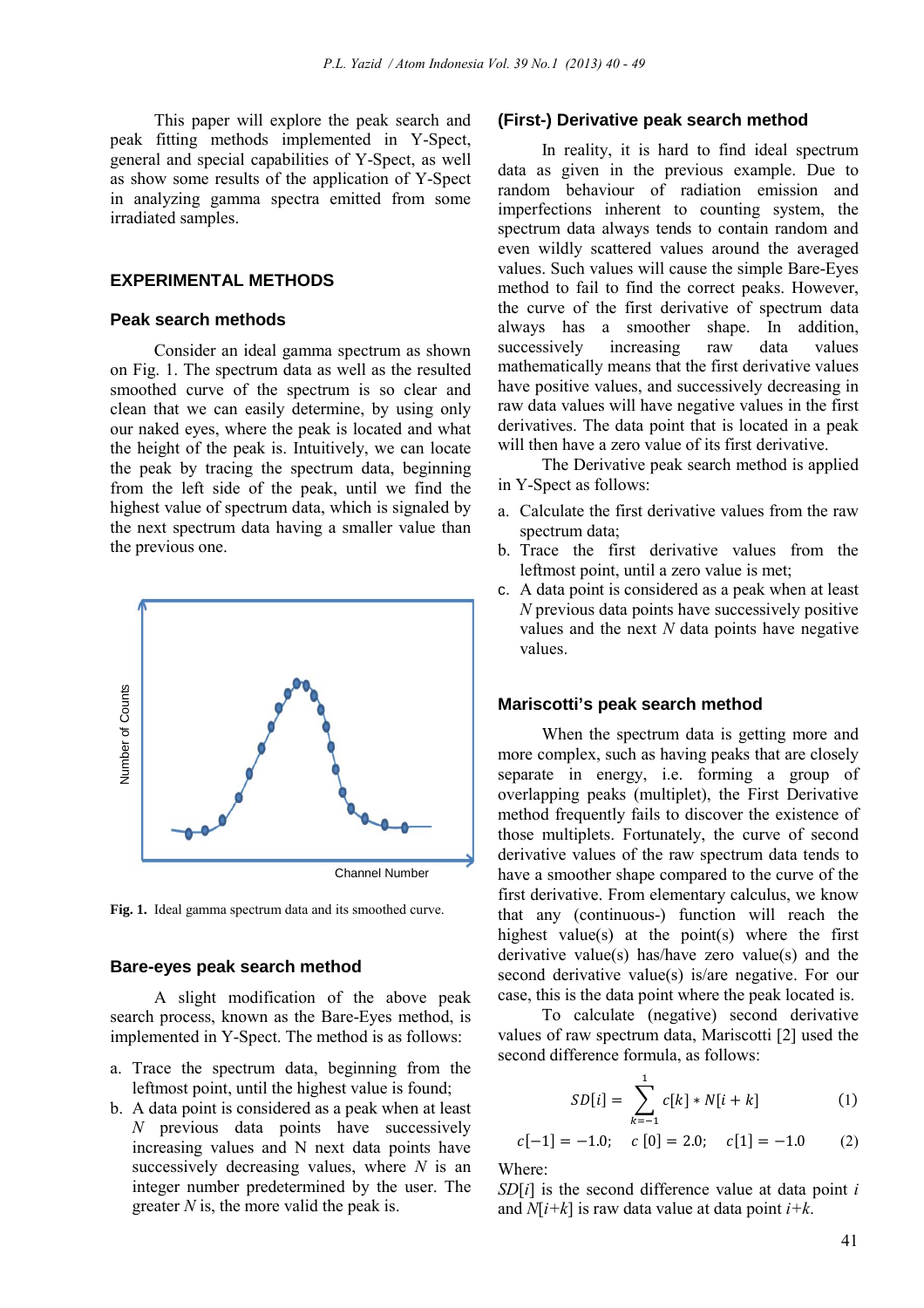To take the smoothing effect into account, Mariscotti replaced the *SD*[*i*] with the average (to be more exact, the sum) of *m* (=positive integer number) neighbour data's *SD*[*i*], namely,

$$
SD[i, m] = \sum_{k=-m}^{m} SD[i+k]
$$
 (3)

Furthermore, Mariscotti repeated the above averaging process five times. Now, we are ready to use Eq. 3 for determination of peak location, namely the data point *i* which has maximum value of *SD*[*i,m*].

However, instead of using the Eq. (3) for determining the location of a peak, in Y-Spect the Mariscotti method is implemented in a slightly modified way as follows [3,4]:

a. Calculate the standard deviation of the second difference *SSD*[*i*] as well as *SSD*[*i,m*], using smoothing and averaging process in the similar way to calculating *SD*[*i*] and *SD*[*i,m*], as follows:

$$
SSD[i] = \sum_{k=-1}^{1} c[k]^2 * N[i+k]
$$
 (4)

$$
c[-1] = -1.0;
$$
  $c[0] = 2.0;$   $c[1] = -1.0$  (2)

$$
SSD[i,m] = \sqrt{\sum_{k=-m}^{m} SSD[i+k]}
$$
 (5)

b. Calculate the ratio of *SD*[*i,m*] and *SSD*[*i,m*], i.e., *SS*[*i,m*]:

$$
SS[i, m] = \frac{SD[i, m]}{SSD[i, m]}
$$
 (6)

The peak is then located at data point i, which has  $SS[i,m] \geq$  threshold value. It is recommended that the threshold value is  $\geq$  3.5 [3]. The greater the *SS*[*i,m*] value, the more qualified the peak is.

#### **Phillips-Marlow's peak search method**

Phillips and Marlow [3] proposed another method for calculating *SD*[*i,m*] and *SSD*[*i,m*] values. Their method can be regarded as an extension of Mariscotti method, but without the need to perform the repeated averaging process.

$$
SD[i, m] = \sum_{k=-m}^{m} c[k] * N[i+k]
$$
 (7)

$$
SSD[i, m] = \sqrt{\sum_{k=-m}^{m} c[k]^2 * N[i+k]}
$$
 (8)

Where:

 $m = 2 \cdot w + 1$ ; *w* (positive integer number) = width;

$$
c[k] = -1
$$
 for  $k = -m$  to  $-(w+1)$  and  
\n $k = (w+1)$  to m;  
\n $= 2$  for  $k = -w$  to w. (9)

Then, Eq. 6 is used again to determine the peak locations.

#### **Robertson** *et al***'s peak search method**

Robertson *et al* [5] proposed exactly the same expressions of Eqs. 6, 7 and 8 in calculating SS[i,m], SD[i,m] and SSD[i,m], but with different definitions of m and  $c[k]$ , as follows:

$$
m = 5*w + 1;
$$
  
\n*w* (positive integer number) = width;  
\n*c*[*k*] = -1 for *k* = -*m* to -(w+1) and  
\n*k* = (w+1) to *m*;  
\n= 4 for *k* = -*w* to *w*. (10)

#### **Routti-Prussin's peak search method**

By assuming that a peak has a shape of pure Gaussian function, Routti and Prussin [4] introduced a more complicated but precise expression of  $c[k]$  as follows:

$$
c[k] = \frac{\sigma^2 - k^2}{\sigma^4} \exp\left(\frac{-k^2}{2\sigma^2}\right) \tag{11}
$$

Where:

 $k = 0, \pm 1, \pm 2, \pm 3, \ldots$ 

*σ* is a constant corresponding to the standard deviation of the peak.

In Sampo 90 [6], the k value extends to a certain limit, i.e.,  $c[k+1] \le 0.01$  c[0].

Following the suggestion of Menno Blaauw [7], the implementation of Routti-Prussin method in Y-Spect is as follows:

- a. Let the *k* value extends until the condition  $c[k+1]$  < 0.01  $c[0]$  is satisfied;
- b. Sum up all the  $c[k]$ 's and divide it by  $-(k+1)$ , so we obtain:

$$
r = \frac{-1}{k+1} \sum_{i=-k}^{k} c[i] \tag{12}
$$

c. Let  $c[k] = c[k]+r;$ 

- d. Set  $m = k$ ;
- e. Then, the peak location is determined by using Eqs. 6, 7 and 8.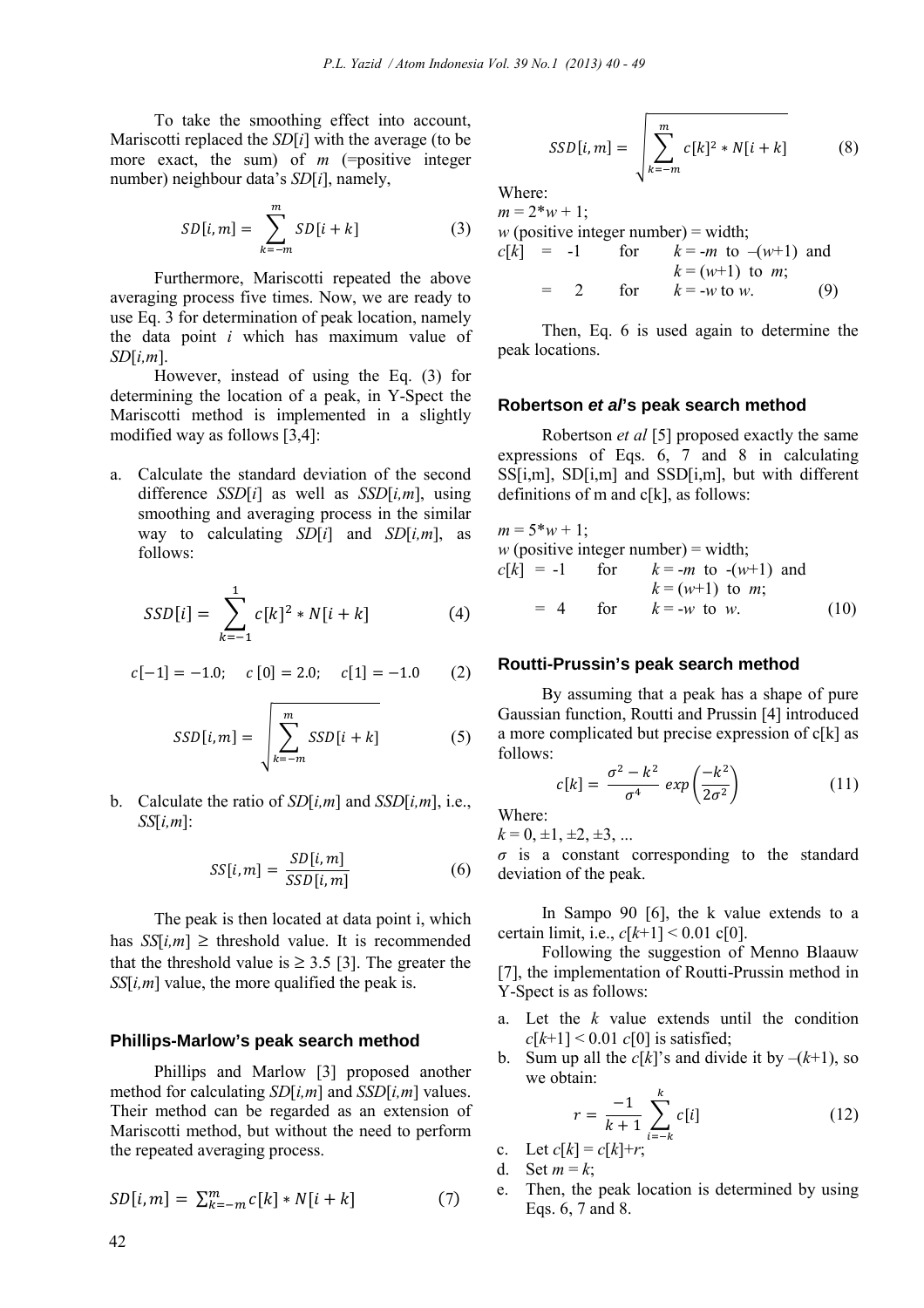# **Black's peak search method**

A similar but simpler approach in calculating the coefficient  $c[k]$  was proposed by Black [7]:

$$
c[k] = \exp\left(\frac{-k^2}{2\sigma^2}\right) \tag{13}
$$

The implementation of Black method in Y-Spect is exactly the same as of Routti-Prussin previously mentioned.

### **Sterlinski's peak search method**

A different approach in locating the peak position was proposed by Sterlinski [8,9], which is not based on second derivative values, but on the peak area and its standard deviation, as follows:

$$
L[i, m] = mN[0] + \sum_{k=1}^{m-1} A[m, k] * B[i, k] - C[m] * D[i, m]
$$
\n(14)

With: 
$$
A[m, k] = m - 2k + 0.5
$$
;  
\n $B[i, k] = N[i - k] + N[i + k]$ ;  
\n $C[m] = m - 0.5$ ;  
\n $D[i, m] = N[i - m] + N[i + m]$ .

$$
S[i, m] = \sqrt{m^2 N[0] + \sum_{k=1}^{m-1} A[m, k]^2 * B[i, k] - C[m]^2 * D[i, m]}
$$
\n(15)

$$
SS[i, m] = \frac{L[i, m]}{S[i, m]}
$$
 (16)

Where:

 $m =$  integer number = width;  $L[i,m]$  = the peak area;  $S[i,m]$  = the standard deviation of the peak area.

The peak is then located at data point *i*, which has  $SS[i,m]$  value  $\geq$  threshold value.

# **Block's peak search method**

Based on the statistical correlation between the shape of a peak in the spectrum and an assumed peak shape, Block [9,10] introduced the followings:

$$
h[i,m] = \sum_{k=-m}^{m} g_k * \sum_{k=-m}^{m} g_k c_k N[i+k] - \sum_{k=-m}^{m} g_k c_k * \sum_{k=-m}^{m} g_k N[i+k]
$$
\n(17)

$$
\Delta h[i,m] = \sqrt{\sum_{k=-m}^{m} g_k * \left[ \sum_{k=-m}^{m} g_k c_k^2 \sum_{k=-m}^{m} g_k - \left( \sum_{k=-m}^{m} g_k c_k \right)^2 \right] (18)}
$$

$$
R[i,m] = \frac{h[i,m]}{\Delta h[i,m]}
$$
 (19)

$$
c_k = exp\left(-2.773 * \left(\frac{k}{FWHM}\right)^2\right) \tag{20}
$$

$$
g_k = exp\left(-2.0 * \left(\frac{k}{FWHM}\right)^4\right) \tag{21}
$$

Where:

 $m =$  integer(1.1 \* *FWHM*);

 $FWHM = a$  user supplied constant = full width at half maximum;

 $h[i,m]$  = peak's height;

 $\Delta h[i,m]$  = standard deviation of peak's height.

The peak is then located at data point *i*, which has *R*[*i*,*m*] value ≥ 2.0 [10].

#### **Savitzky-Golay's peak search method**

Savitzky and Golay [11,12] have developed an elegant general coefficient *c*[*k*]'s based on polynomials of order *N*. For calculation of second derivative values from raw spectrum data, the *c*[*k*]'s can be written in matrix form as follows:

$$
c[k] = \sum_{n=0}^{N} \{ (A^T \cdot A)^{-1} \}_{2n} k^n
$$
 (22)

Where:

*A* is matrix of element  $A_{ij} = i^j$ ;  $i = -m$  to  $m$ ;  $j = 0, ..., N$ ;  $m =$  integer number.

The algorithm developed by W. H. Press *et al*  [12] for calculating  $c[k]$ 's from Eq. 22 is implemented in Y-Spect to calculate *SD*[*i*,*m*],  $SSD[i,m]$  and  $SS[i,m]$  of Equations 7, 8 and 6, respectively. Then, the similar criterion for determination of valid peaks is applied, i.e., the data points which have  $SS[i,m]$  values  $\geq$  threshold value.

#### *Peak fitting*

Any peaks found in the spectrum data, whether singlets or multiplets, are fitted to a summation of Gaussian-, Left- and Right-Tail- [13], and Background [13] functions, namely:

$$
y(x) = \sum_{k=1}^{K} G_k(x) + L_k(x) + R_k(x) + BG_k(x) \quad (23)
$$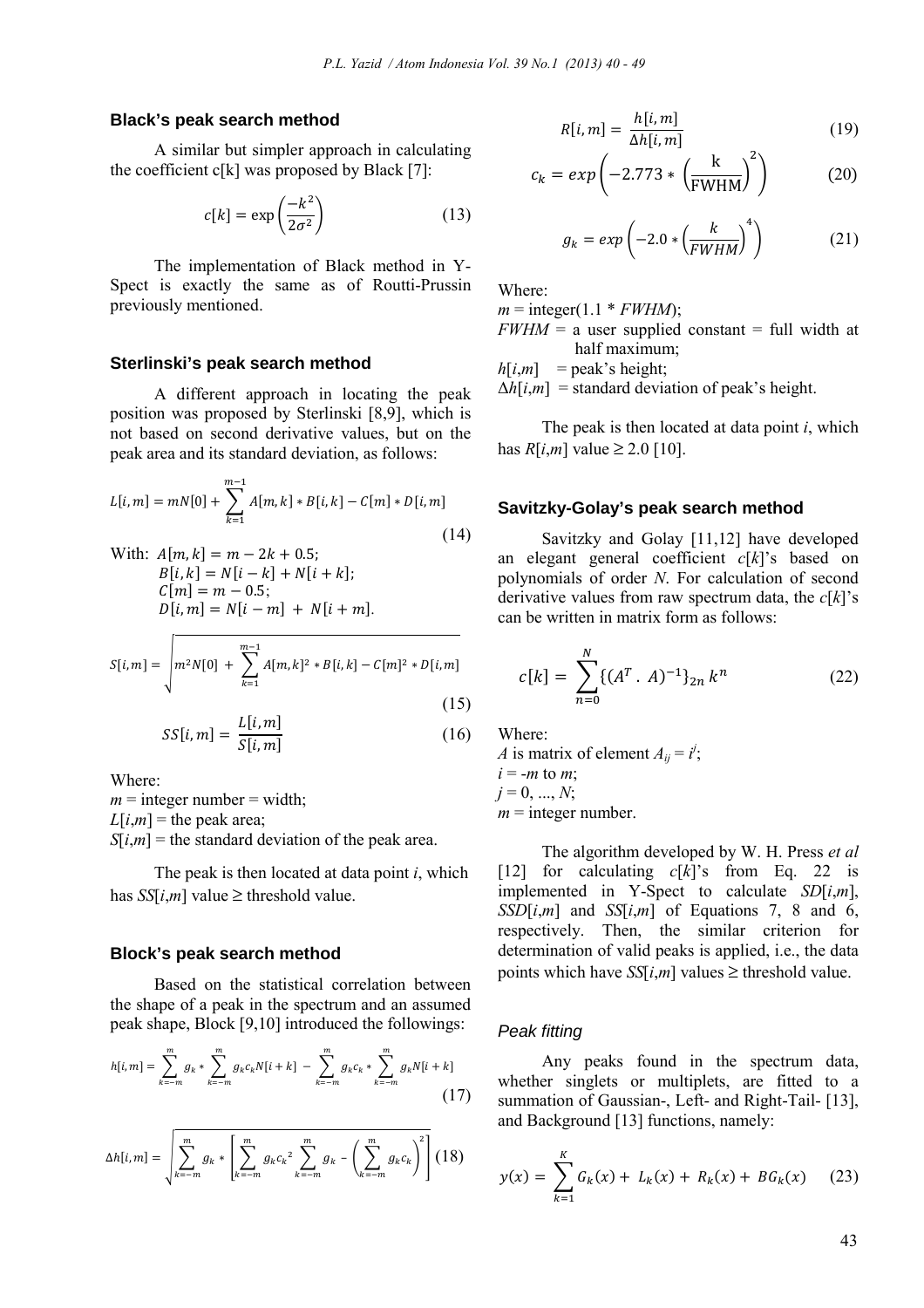$$
G_k(x) = A_k exp\left[-\left(\frac{x - B_k}{C_k}\right)^2\right]
$$
 (24)

$$
L(x) = D_k exp\left(\frac{x - B_k}{C_k}\right) erfc\left(\frac{x - B_k}{C_k}\right) \tag{25}
$$

$$
R(x) = E_k exp\left(\frac{-(x - B_k)}{C_k}\right) erfc\left(\frac{-(x - B_k)}{C_k}\right) \quad (26)
$$

 $BG_k = P_{ok} + P_{1k}x + \cdots + P_{Nk}x^N$  (polinomial) or

$$
= S_{ok} + S_{1k}erfc(x - S_{2k}) \quad (step) \tag{27}
$$

Where:

*K*=1 for singlet and  $\geq$  2 for multiplet;  $erfc(x)$  is the complementary error function.

The non-linear least-square method of Levenberg-Marquardt [14] is applied to extract the best values of all fitting coefficients A,...,E, and P or S, using the algorithm developed by W. H. Press *et al* [12].

#### *Peak Identification*

Any peak with energy *E* is considered to have matched, within a tolerance *etol*, a gamma line of energy  $E_o$ , if it satisfies the inequality  $E_o$  - *etol*  $\le E \le$  $E_o + etol.$ 

Suppose we have *N* peaks in the spectrum datawhich match (within a tolerance *etol*) *N* gamma rays emitted by a certain radioisotope, which in total emits  $M \geq N$  discrete gamma rays. Then, a confidence degree is associated to this as follows [6]:

$$
f_i = exp\left(\frac{-0.16(dE)^2}{etol}\right) \tag{28}
$$

$$
f = \frac{0}{T} \prod_{i=1}^{N} f_i
$$
 (29)

Where:

- $f_i$  is the probability of peak i to belong to a certain radioisotope;
- *f* is the confidence degree, i.e., the probability of all N peaks to belong to the radioisotope, or in other words, the probability of the radioisotope is correctly identified;
- *dE* is the difference between peak's energy i and the matching gamma ray emitted by the radioisotope;
- *O* is the sum of N gamma ray yields, that have matching peaks' energies;

*T* is the sum of all (*M*) gamma ray yields, which are emitted by the radioisotope.

# **Peak parameter**

#### *Net peak area*

In Y-Spect, for each peak found in a ROI, the net peak area is calculated by integrating the Eq. 23, but excluding the background term *BGk(x)*, within the ROI's boundaries, by using Adaptive-Simpson [12] method.

#### *Error of net peak area*

Consider a ROI, in spectrum data, located from data point LB up to data point RB. To the leftand right of the ROI there are M neighboring data points each, respectively. Then, for any peak k that resides in the ROI, the corresponding error of the net peak area,  $\sigma$ , is determined as follows:

$$
\Delta N_b[i] = N[i] - BG_k(i)
$$

$$
\sigma_{bk} = \sqrt{\frac{1}{2M} \left( \sum_{i=LB-M}^{LB-1} (\Delta N_b[i])^2 + \sum_{i=RB+1}^{RB+M} (\Delta N_b[i])^2 \right)}
$$
(30)

$$
\sigma_{gpa} = \sqrt{\sum_{i=L}^{RB} G_k(i) + L_k(i) + R_k(i) + BG_k(i)}
$$
(31)

$$
\sigma = k \sqrt{\sigma_{gpa}^2 + \sigma_{bk}^2}
$$
 (32)

Where:

*N[i]* is the value of data point i;

- $\sigma_{bk}$  is the standard error of the background;
- *σgpa* is the standard error of the gross peak area;

*σ* is the error of the net peak area;

*k* is a user supplied constant, that corresponds to the statistical confidence level.

#### *Minimum detectable activity*

The expression of Currie's minimum detectable activity MDA is applied in Y-Spect as follows:

$$
MDA = k^{2} + 2 k \sqrt{2 \sum_{i=LB}^{RB} BG_{k}(i)}
$$
 (33)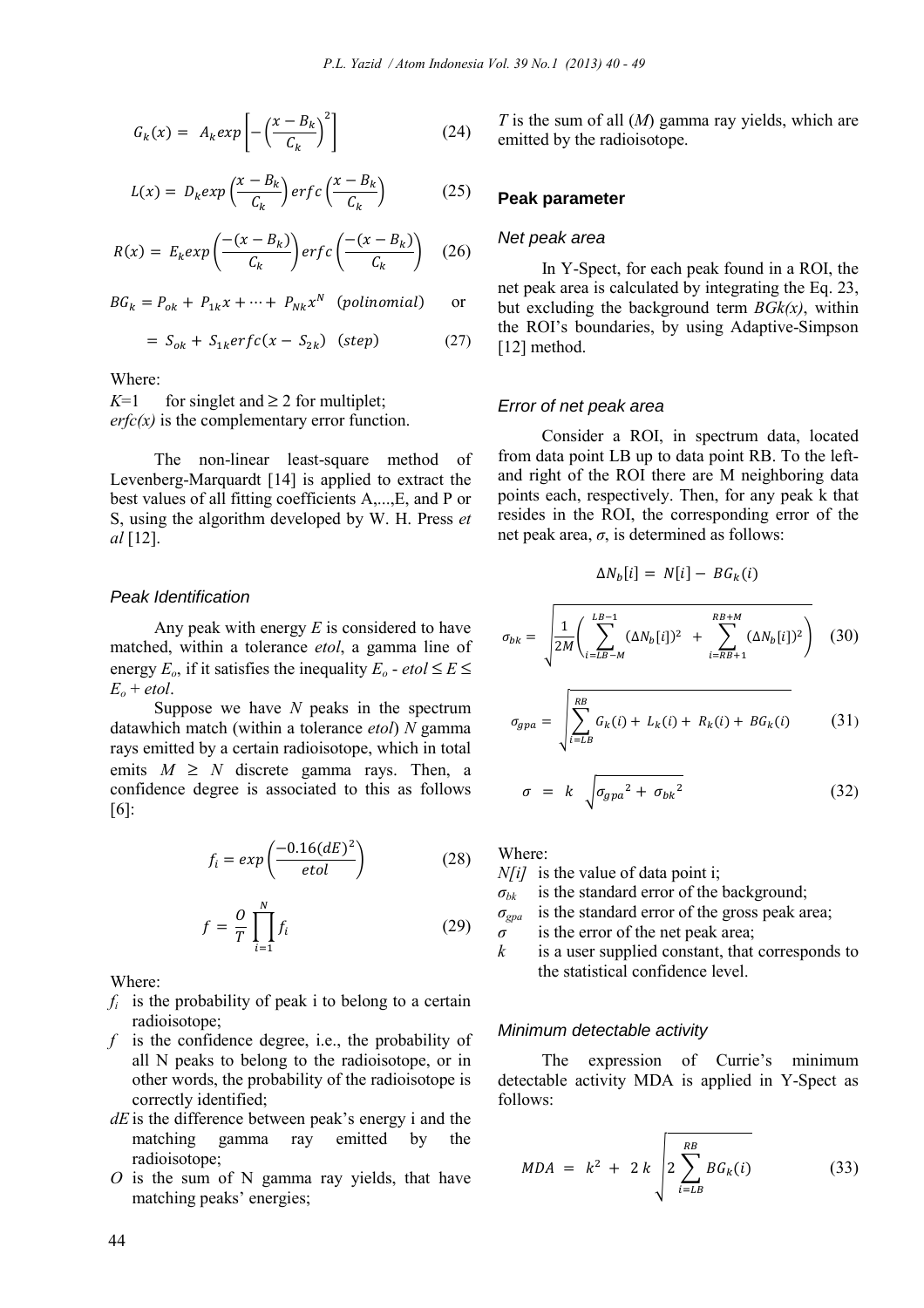# **Programming**

Y-Spect is designed to be a fully interactive program, with which users just have to click, click and drag, press a key, or type a value to activate a particular feature. Therefore, due to its superiority and complete programming routines, Delphi 7.0 compiler is chosen in building Y-Spect. Figure 2 shows diagrammatically several among dozens of tasks which are performed by Y-Spect.



**Fig. 2.** Various tasks performed by Y-Spect.

# **Peak search process**

To combine all the peak search methods mentioned above, the following programming strategies are applied in Y-Spect:

- a. Let the first user's chosen method search and recover the peaks in the spectrum data;
- b. Let the next chosen method seek and locate the peaks in the spectrum data;
- c. Compare all the peaks' locations found in step a) and b), respectively. New (additional) peaks are then found, when the peaks extracted in step b) have at least 2-channel separation from any peaks recovered in step a). When this is the case, the total number of recovered peaks is added accordingly;
- d. Repeat step b) and c) for the remaining user's chosen methods.

# **Region of interest determination**

Even though it is theoretically possible to fit all the spectrum data with one single fitting function, the spectrum data is commonly divided into some numbers of regions of interest (ROIs). A ROI is a region/part of spectrum data that consists of successive number of data points, in which one or more peaks may contain. Y-Spect performs the following algorithm to determine ROIs in a spectrum data:

- a. Locate peaks with any combination of peak search methods above;
- b. Calculate the first derivative values of the spectrum raw data;
- c. For any peak found in step a), trace the first derivative values to the left side, beginning from the peak's location until a zero or negative value is reached. This is the left boundary of the ROI;
- d. Similarly, rightward trace the first derivative values until a zero or positive value is reached. Then the right boundary of the ROI is determined;
- e. If any two successively located peaks have a common right- and left-boundary, then the two peaks will have a common ROI, which its left boundary is the left boundary of the left/previous peak, and its right boundary is the right boundary of the right/next peak. This is the case, where a ROI contains two overlapping peaks (multiplet);
- f. If any, extend the step e) in determining a ROI with three or more overlapping peaks.

#### **Continuum determination**

The continuum is defined as the area under the peak curve or background, which is not regarded as a part of the peak. There are two continuum determination algorithms implemented in Y-Spect. Firstly, the continuum is extracted directly from the peak fitting function Eq. 23, namely, the  $BG_k(x)$ . Second, the continuum is reconstructed from *N* (specified by user) neighbour data points which reside beyond the left- and right boundary of a ROI, respectively. The continuum is then calculated by fitting Eq. 27 on those neighbour data points. Therefore, when doing this, any raw data within a ROI is automatically reduced with its corresponding continuum, and exclude the  $BG_k(x)$  from Eq. 23, before performing the peak fitting process.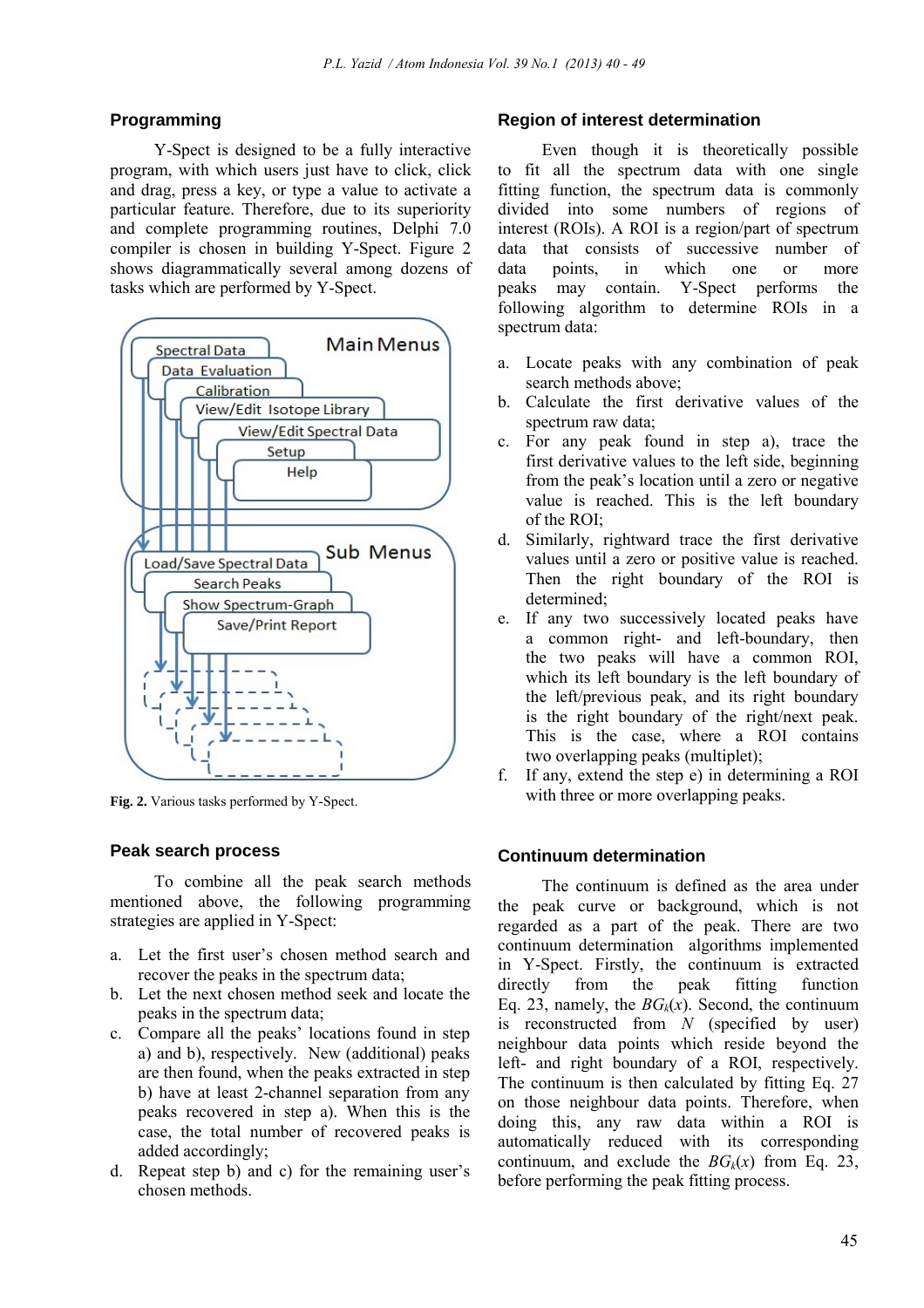# **Peak rejection**

All the peaks found from the previous Peak Search Process section are still classified as guessed peaks which are subject to rejection under some certain conditions. The rejection algorithm in Y-Spect is as follows:

- a. In any ROIs are found in the previous Region of Interest Determination section, perform the peak fitting using Eq. 23 on any (guessed) peaks found in the ROIs;
- b. For any peak resulting from the fitting process we get, calculate the followings: standard deviation (*σ*), peak location (*µ*), peak's height (*H*), minimum detectable activity (MDA) and full width at half maximum (FWHM);
- c. Any peak is considered as a qualified peak when all the conditions below are satisfied:
	- c.1)  $\sigma > 0.0$ :
	- c.2) ROI-left-boundary  $\langle \mu \rangle$  ROI-rightboundary;
	- c.3)  $H > 0.0$ ;
	- c.4) MDA  $>$  minimum MDA (specified by user);
	- c.5) FWHM > minimum FWHM (specified by user);
- d. Any rejected peaks are deleted and the number of peaks in the corresponding ROIs is reduced accordingly;
- e. Repeat steps a) to d), until no peak is rejected.

# **Peak Identification**

The following algorithm is followed during the peak identification process:

- a. Let us suppose that we already have a gamma ray library that consists of energy lines of different radioisotopes, increasingly sorted by energy only;
- b. Let the energy tolerance *etol* be a value specified by user;
- c. Then, only a part of the library will be considered during the peak identification process, namely the part beginning from the energy line which has a value of first peak energy minus *etol* and ending with the energy line which has a value of last peak energy plus *etol*;
- d. Among the considered energy lines in the library, find all the energy lines that have matching (within the tolerance *etol*) the peaks' energies found in the spectrum data, and their corresponding radioisotope IDs as well;
- e. For any matching radioisotope, calculate the confidence degree f using Eqs. 28 and 29;

f. All those peaks are then labeled with its matching radioisotopes that have confidence degree  $f \geq$  user specified confidence limit. All other peaks, which have no matching radioisotope, are labeled as unknown.

For accurate and precise peak identification, Y-Spect is provided with a complete gamma library, which consists of 16089 gamma energy lines from 1420 different radioisotopes. The library is generated from ENDF/B-VII.0 by using a special code for converting from ENDF-6 format to Y-Spect library format.

#### **Escape- and sum peak identification**

When the escape peak identification feature is activated, the peak identification process is extended to including all escape- and sum peaks that might exist in a radioisotope. This special feature is introduced for the first time ever in Y-Spect using the following simple algorithm:

- a. For each energy line which belongs to the identified radioisotope above, do the followings:
	- a.1) Create two new energy lines, which have the values of energy line minus 511 keV and of energy line minus 1022 keV; those two lines are the escape peaks.
	- a.2) Check whether there exist one or two of the existing peaks in the spectrum data which matches either one of the two escape peaks;
	- a.3) If such a peaks are found, then label the peaks as the escape peaks of the corresponding radioisotope;
- b. For each radioisotope which has been identified above, do the followings:
	- b.1) One by one, sum up any of the radioisotope's energy line with its corresponding higher energy lines, to create sum peaks;
	- b.2) Check whether there is one peak in the spectrum data which matches one of the sum peaks;
	- b.3) If such a peak is found, then tag the peak as the sum peak of the radioisotope.

# **RESULTS AND DISCUSSION**

# **General features**

By exploiting many sophisticated programming routines available in Delphi 7.0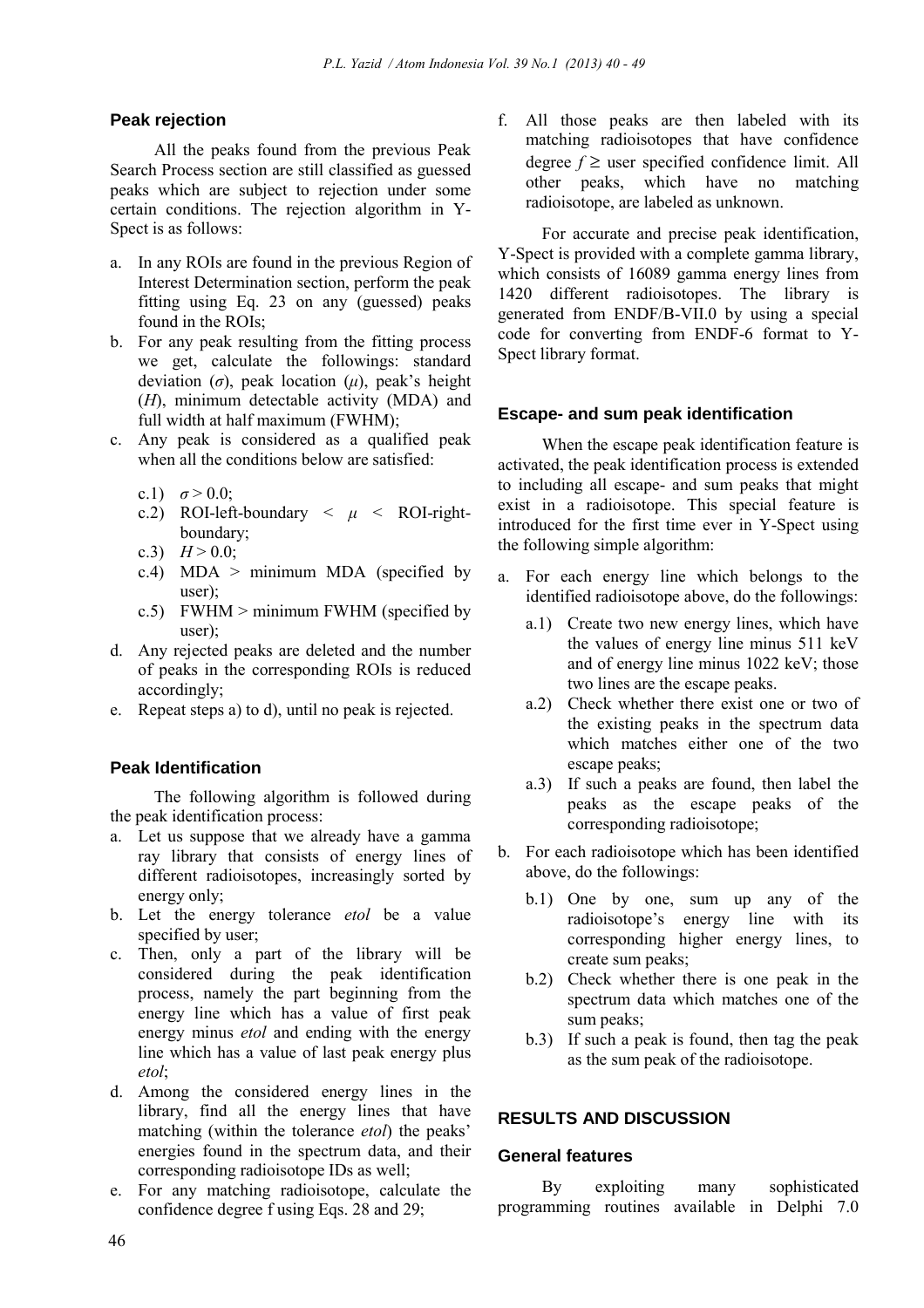compiler, Y-Spect has been developed as a fully interactive program which has a variety of features such as:

- a. Automatic and manual peak search and fitting;
- b. Automatic and manual ROI and continuum determination;
- c. Peak identification;
- d. Display of raw spectrum data, smoothed spectrum data, and first- and second-derivative;
- e. Spectrum data smoothing: moving window average and Savitzky-Golay;
- f. Readable spectrum data format: Aptec MCA v. 5.4 & 6.3, Tennelec/Nucleus PCA I, II & III, Canberra S-100 MCA (Single and Dual spectrum), ASCII data file, ToolKit TKA, IEC-1455/ IEEE-Std-1214-1992, ORTEC (CHN/SPC/UFO) and IAEA ASCII SPE;
- g. Calibration: energy, resolution and detector efficiency;
- h. Data evaluation: centroid, identified radioisotope, confidence degree, net peak area, standard error, and minimum detectable activity (MDA);
- i. View/Edit radioisotope/gamma library;
- j. View/Edit spectrum data;
- k. Setup: graphic/text appearance, peak search method, spectrum data smoothing, etc.;
- l. Online help;
- m. Limitations: Spectrums channels = 16\*1024; ROIs =  $2*1024$ ; ROI's width =  $2*1024$ channels; Overlapping peaks in a ROI (multiplet) = 20; Identified isotopes =  $3*1024$ , and Isotope library's energy lines = 16\*1024.

The results of implementation of all methods and algorithms discussed in the previous sections are depicted on the following Fig. 3 through Fig. 9.

# **Automatic peak search and fitting**

Figure 3 shows the result of Y-Spect peak search and fitting on a spectrum data of irradiated soil sample. The peak IDs are hidden for graphic clarity purpose only. In this process, the peak search and fitting is performed in automatic mode. Five peak search methods are activated to work simultaneously, i.e., Mariscotti, Phillips-Marlow, Robertson, Routti-Prussin and Savitzky-Golay. In total, 101 peaks are recovered from the spectrum data.



**Fig. 3.** Peak fitting on spectrum data of an irradiated oil sample.

#### **Manual peak search and fitting**







**Fig. 5.** After executing the manual peak search and fitting.

Figure 4 above shows how a user performs the manual peak search and fitting. Interactively, put and click the cursor on or near to any data point that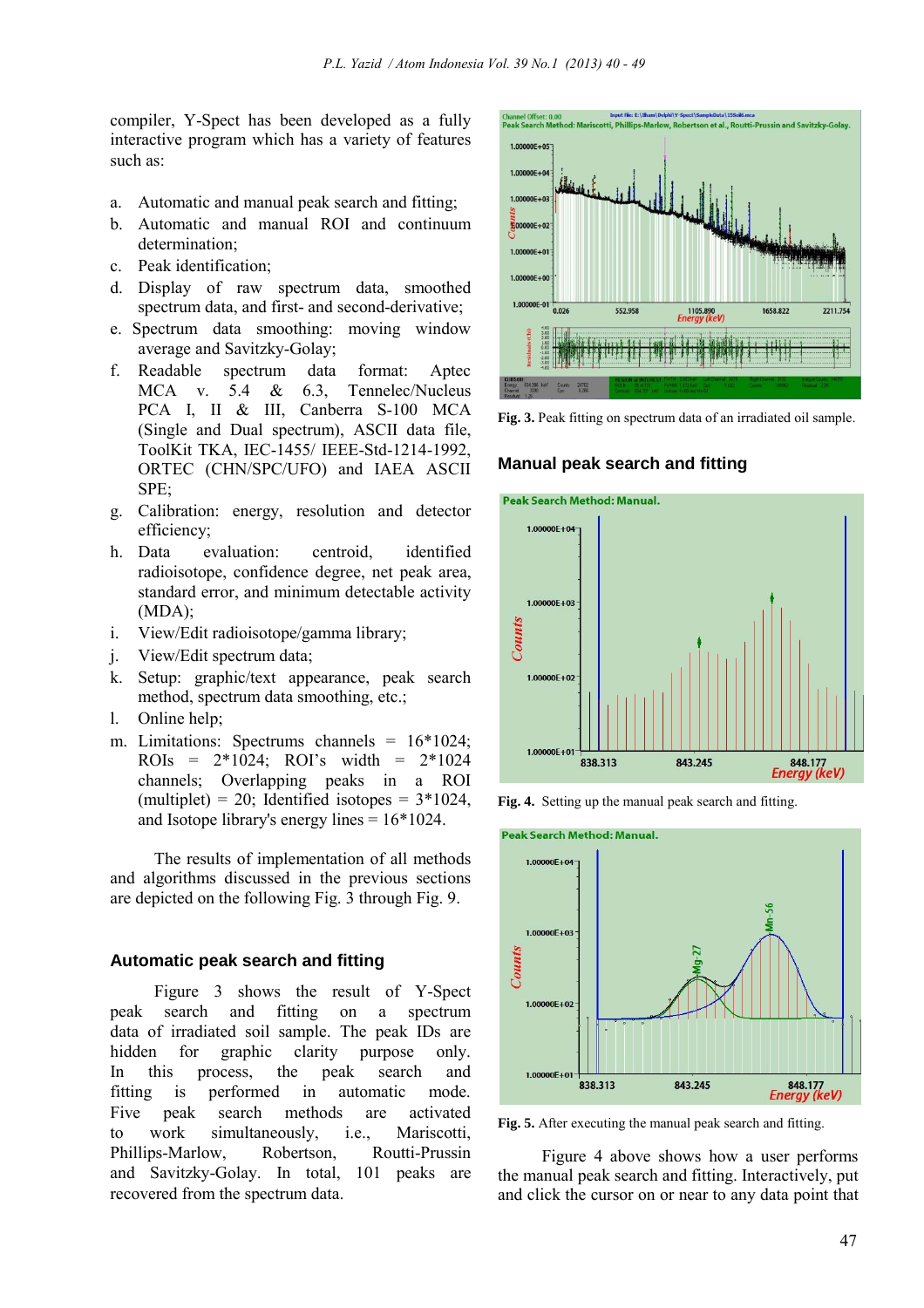will be regarded as the left boundary and press the "L" key on the keyboard. The vertical line should appear, symbolizing the left boundary of a ROI. Next, similarly determine the right boundary, but press "R" key to set the right boundary of the ROI. The right vertical line will appear. Then, put and click the cursor on any data point, where the peak supposes to be. Pressing the "Y" key will mark a diamond symbol on the tip of that data point. Do the same action for the second peak. Finally, press the "X" key and manual peak search and fitting will be executed, as depicted on Fig. 5.

#### **Tail function**

The success of Y-Spect in implementing the Tail-function is shown on Fig. 7 which corrects the peak area of Al-28 significantly compared to one without Tail-function (see Fig. 6).



**Fig. 6**. Peak fitting without Tail-function.



**Fig. 7.** Peak fitting with Left-Tail-function.

#### **Escape- and sum peak identification**

Figure 8 shows the result of automatic peak search and fitting on a spectrum data that was collected from a Co-60 standard source. The counting system setup was intentionally set improperly with the source being put too close to the HP-detector so that some spurious peaks appeared. Two tiny peaks were identified as unknowns. However, when the escape-/sum peak feature of Y-Spect is activated, Fig. 9 clearly shows that the tiny peaks are really true peaks, i.e. the escape peaks of Co-60. Further, the rightmost peak, which previously identified as 2505 keV Co-60, is now also labeled as Co-60S, namely the sum peak of Co-60. This is more reasonable, as the true yield of 2505 keV Co-60 is in fact much smaller.



**Fig. 8.** Peak identification without activating escape-/sum peak feature.



**Fig. 9.** Peak identification with escape-/sum peak feature activated.

# **CONCLUSION**

Eight popular peak search methods, namely, Mariscotti, Phillips-Marlow, Robertson, Routti-Prussin, Black, Sterlinski, Savitzky-Golay and Block, as well as two basic methods, namely, Bare-Eyes and First Derivative, have been successfully implemented in a single fully interactive gamma spectrometry analysis program named Y-Spect. The peak fitting has been shown to work smoothly both in automatic and manual modes. The peak identification in Y-Spect, especially its escape-/sum